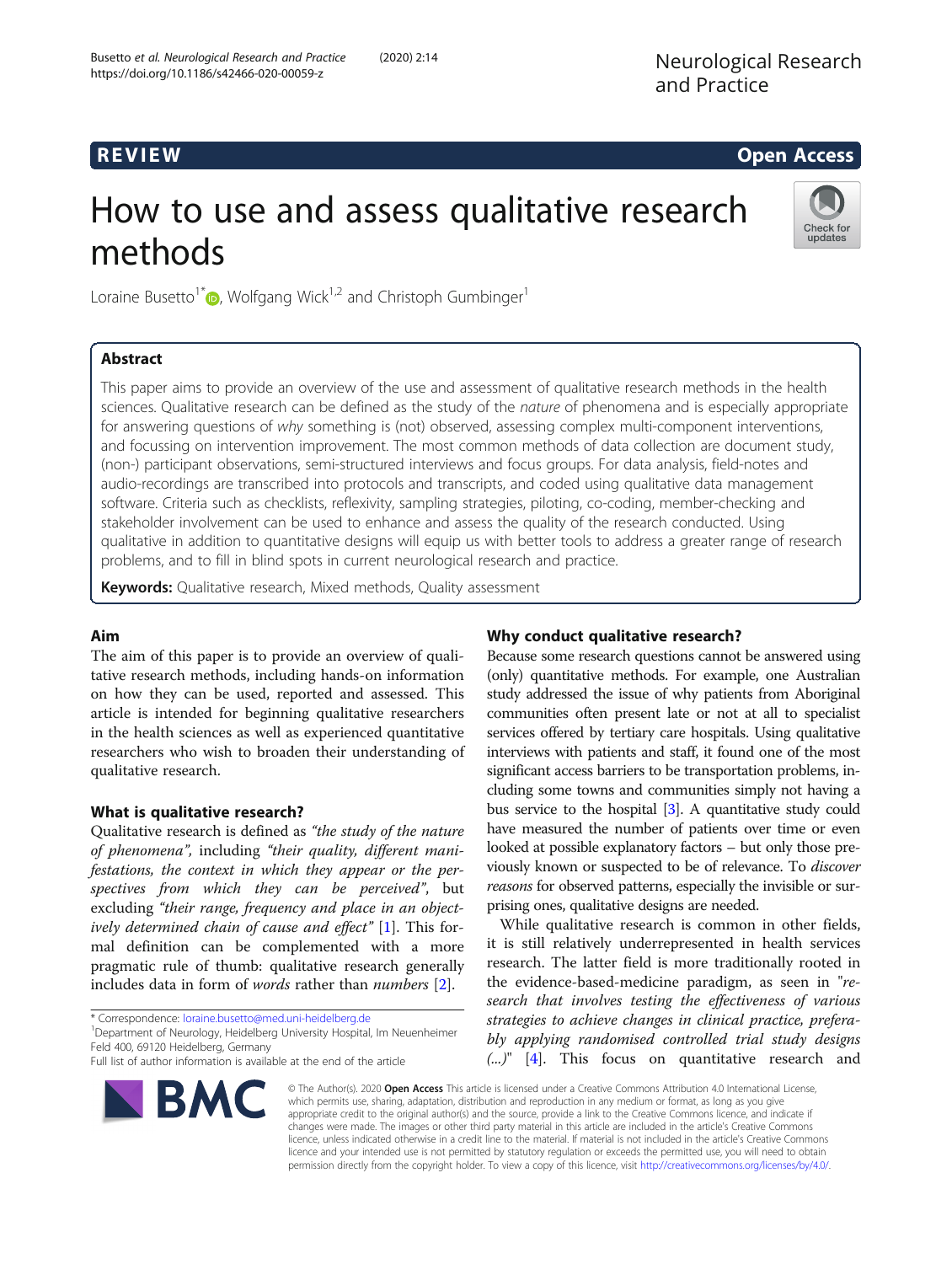specifically randomised controlled trials (RCT) is visible in the idea of a hierarchy of research evidence which assumes that some research designs are objectively better than others, and that choosing a "lesser" design is only acceptable when the better ones are not practically or ethically feasible [[5](#page-8-0), [6](#page-8-0)]. Others, however, argue that an objective hierarchy does not exist, and that, instead, the research design and methods should be chosen to fit the specific research question at hand – "questions before methods" [\[2](#page-8-0), [7](#page-8-0)– [9](#page-8-0)]. This means that even when an RCT is possible, some research problems require a different design that is better suited to addressing them. Arguing in JAMA, Berwick uses the example of rapid response teams in hospitals, which he describes as "a complex, multicomponent intervention – essentially a process of social change" susceptible to a range of different context factors including leadership or organisation history. According to him, "[in] such complex terrain, the RCT is an impoverished way to learn. Critics who use it as a truth standard in this context are incorrect" [[8](#page-8-0)]. Instead of limiting oneself to RCTs, Berwick recommends embracing a wider range of methods, including qualitative ones, which for "these specific applications, (...) are not compro-mises in learning how to improve; they are superior" [\[8\]](#page-8-0).

Research problems that can be approached particularly well using qualitative methods include assessing complex multi-component interventions or systems (of change), addressing questions beyond "what works", towards "what works for whom when, how and why", and focussing on intervention improvement rather than accreditation [\[7,](#page-8-0) [9](#page-8-0)– [12](#page-8-0)]. Using qualitative methods can also help shed light on the "softer" side of medical treatment. For example, while quantitative trials can measure the costs and benefits of neuro-oncological treatment in terms of survival rates or adverse effects, qualitative research can help provide a better understanding of patient or caregiver stress, visibility of illness or out-of-pocket expenses.

# How to conduct qualitative research?

Given that qualitative research is characterised by flexibility, openness and responsivity to context, the steps of data collection and analysis are not as separate and con-secutive as they tend to be in quantitative research [[13](#page-8-0), [14\]](#page-8-0). As Fossey puts it: "sampling, data collection, analysis and interpretation are related to each other in a cyclical (iterative) manner, rather than following one after another in a stepwise approach"  $[15]$ . The researcher can make educated decisions with regard to the choice of method, how they are implemented, and to which and how many units they are applied  $[13]$  $[13]$  $[13]$ . As shown in Fig. 1, this can involve several back-and-forth steps between data collection and analysis where new insights and experiences can lead to adaption and expansion of the original plan. Some insights may also necessitate a revision of the research question and/or the research design as a whole. The process ends when saturation is achieved, i.e. when no relevant new information can be found (see also below: sampling and saturation). For reasons of transparency, it is essential for all decisions as well as the underlying reasoning to be well-documented.

While it is not always explicitly addressed, qualitative methods reflect a different underlying research paradigm than quantitative research (e.g. constructivism or interpretivism as opposed to positivism). The choice of methods can be based on the respective underlying substantive theory or theoretical framework used by the researcher [[2\]](#page-8-0).

# Data collection

The methods of qualitative data collection most commonly used in health research are document study, observations, semi-structured interviews and focus groups [[1,](#page-8-0) [14,](#page-8-0) [16,](#page-8-0) [17\]](#page-8-0).

# Document study

Document study (also called document analysis) refers to the review by the researcher of written materials [\[14](#page-8-0)]. These can include personal and non-personal documents such as archives, annual reports, guidelines, policy documents, diaries or letters.

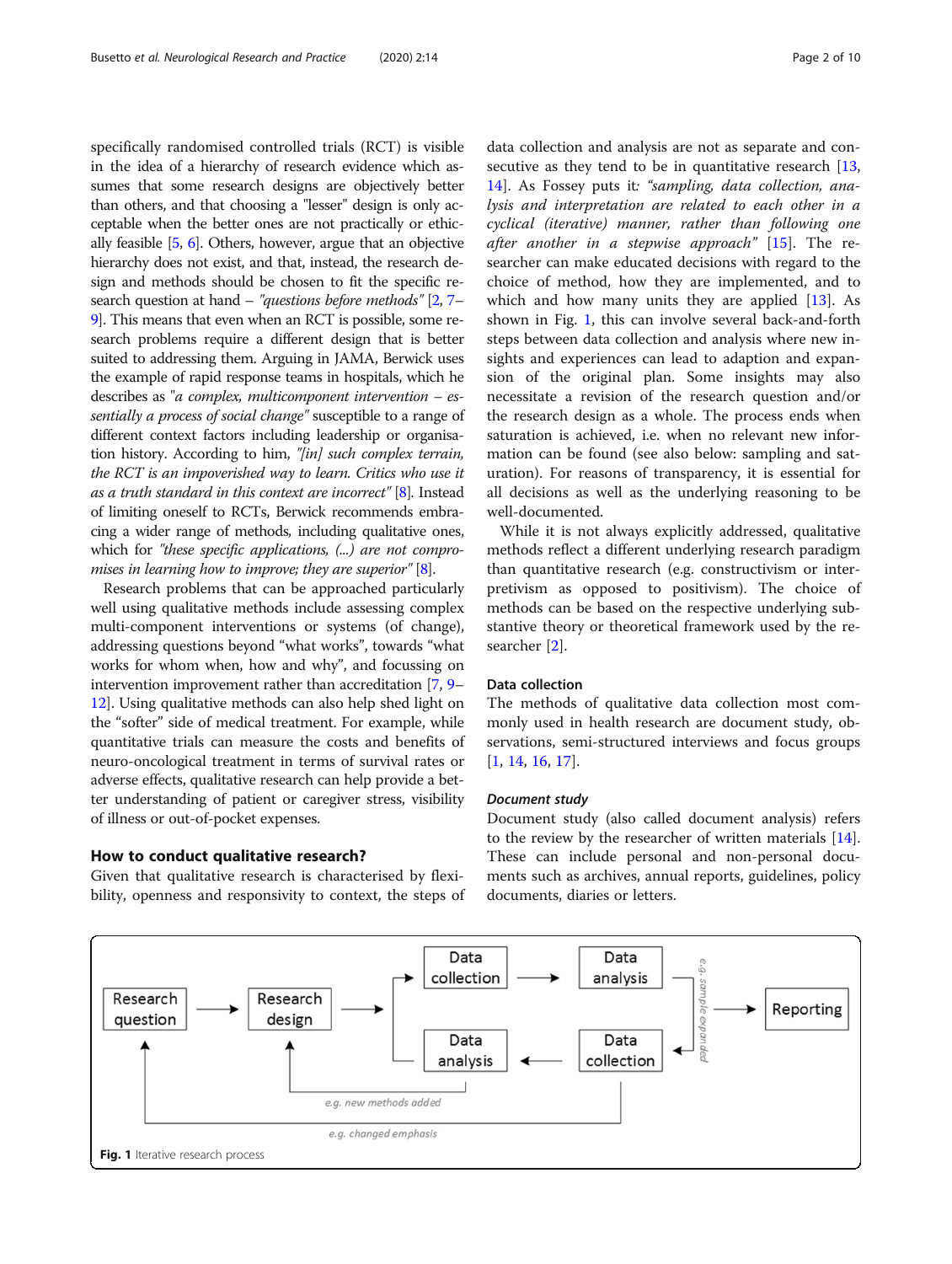# **Observations**

Observations are particularly useful to gain insights into a certain setting and actual behaviour – as opposed to reported behaviour or opinions [\[13](#page-8-0)]. Qualitative observations can be either participant or non-participant in nature. In participant observations, the observer is part of the observed setting, for example a nurse working in an intensive care unit [[18](#page-8-0)]. In non-participant observations, the observer is "on the outside looking in", i.e. present in but not part of the situation, trying not to influence the setting by their presence. Observations can be *planned* (e.g. for 3 h during the day or night shift) or ad hoc (e.g. as soon as a stroke patient arrives at the emergency room). During the observation, the observer takes notes on everything or certain pre-determined parts of what is happening around them, for example focusing on physician-patient interactions or communication between different professional groups. Written notes can be taken during or after the observations, depending on feasibility (which is usually lower during participant observations) and acceptability (e.g. when the observer is perceived to be judging the observed). Afterwards, these field notes are transcribed into observation protocols. If more than one observer was involved, field notes are taken independently, but notes can be consolidated into one protocol after discussions. Advantages of conducting observations include minimising the distance between the researcher and the researched, the potential discovery of topics that the researcher did not realise were relevant and gaining deeper insights into the real-world dimensions of the research problem at hand [[18\]](#page-8-0).

# Semi-structured interviews

Hijmans & Kuyper describe qualitative interviews as "an exchange with an informal character, a conversation with  $a$  goal" [\[19\]](#page-8-0). Interviews are used to gain insights into a person's subjective experiences, opinions and motivations – as opposed to facts or behaviours [[13\]](#page-8-0). Interviews can be distinguished by the degree to which they are structured (i.e. a questionnaire), open (e.g. free conversation or autobiographical interviews) or semistructured [\[2](#page-8-0), [13](#page-8-0)]. Semi-structured interviews are characterized by open-ended questions and the use of an interview guide (or topic guide/list) in which the broad areas of interest, sometimes including sub-questions, are defined [[19](#page-8-0)]. The pre-defined topics in the interview guide can be derived from the literature, previous research or a preliminary method of data collection, e.g. document study or observations. The topic list is usually adapted and improved at the start of the data collection process as the interviewer learns more about the field [[20\]](#page-8-0). Across interviews the focus on the different (blocks of) questions may differ and some questions may be skipped altogether (e.g. if the interviewee is not able or willing to answer the questions or for concerns about the total length of the interview) [[20](#page-8-0)]. Qualitative interviews are usually not conducted in written format as it impedes on the interactive component of the method [[20\]](#page-8-0). In comparison to written surveys, qualitative interviews have the advantage of being interactive and allowing for unexpected topics to emerge and to be taken up by the researcher. This can also help overcome a provider or researcher-centred bias often found in written surveys, which by nature, can only measure what is already known or expected to be of relevance to the researcher. Interviews can be audio- or video-taped; but sometimes it is only feasible or acceptable for the interviewer to take written notes [\[14](#page-8-0), [16,](#page-8-0) [20\]](#page-8-0).

# Focus groups

Focus groups are group interviews to explore participants' expertise and experiences, including explorations of how and why people behave in certain ways [[1\]](#page-8-0). Focus groups usually consist of 6–8 people and are led by an experienced moderator following a topic guide or "script" [[21\]](#page-8-0). They can involve an observer who takes note of the non-verbal aspects of the situation, possibly using an observation guide [\[21](#page-8-0)]. Depending on researchers' and participants' preferences, the discussions can be audio- or video-taped and transcribed afterwards [[21\]](#page-8-0). Focus groups are useful for bringing together homogeneous (to a lesser extent heterogeneous) groups of participants with relevant expertise and experience on a given topic on which they can share detailed information [[21](#page-8-0)]. Focus groups are a relatively easy, fast and inexpensive method to gain access to information on interactions in a given group, i.e. "the sharing and com-paring" among participants [[21\]](#page-8-0). Disadvantages include less control over the process and a lesser extent to which each individual may participate. Moreover, focus group moderators need experience, as do those tasked with the analysis of the resulting data. Focus groups can be less appropriate for discussing sensitive topics that participants might be reluctant to disclose in a group setting [[13\]](#page-8-0). Moreover, attention must be paid to the emergence of "groupthink" as well as possible power dynamics within the group, e.g. when patients are awed or intimidated by health professionals.

# Choosing the "right" method

As explained above, the school of thought underlying qualitative research assumes no objective hierarchy of evidence and methods. This means that each choice of single or combined methods has to be based on the research question that needs to be answered and a critical assessment with regard to whether or to what extent the chosen method can accomplish this – i.e. the "fit" between question and method [[14\]](#page-8-0). It is necessary for these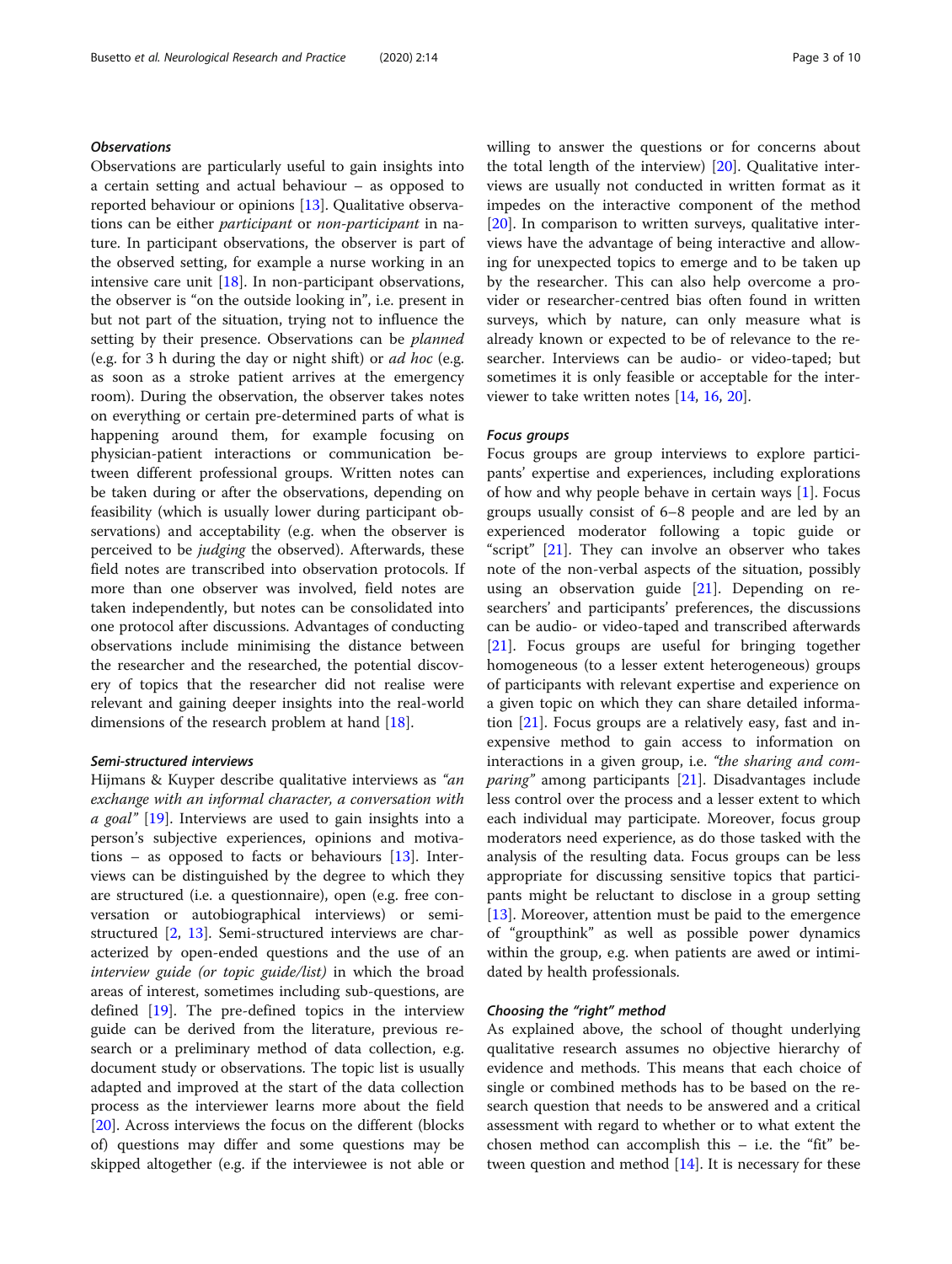decisions to be documented when they are being made, and to be critically discussed when reporting methods and results.

Let us assume that our research aim is to examine the (clinical) processes around acute endovascular treatment (EVT), from the patient's arrival at the emergency room to recanalization, with the aim to identify possible causes for delay and/or other causes for sub-optimal treatment outcome. As a first step, we could conduct a document study of the relevant standard operating procedures (SOPs) for this phase of care – are they up-to-date and in line with current guidelines? Do they contain any mistakes, irregularities or uncertainties that could cause delays or other problems? Regardless of the answers to these questions, the results have to be interpreted based on what they are: a written outline of what care processes in this hospital should look like. If we want to know what they actually look like in practice, we can conduct observations of the processes described in the SOPs. These results can (and should) be analysed in themselves, but also in comparison to the results of the document analysis, especially as regards relevant discrepancies. Do the SOPs outline specific tests for which no equipment can be observed or tasks to be performed by specialized nurses who are not present during the observation? It might also be possible that the written SOP is outdated, but the actual care provided is in line with current best practice. In order to find out why these discrepancies exist, it can be useful to conduct interviews. Are the physicians simply not aware of the SOPs (because their existence is limited to the hospital's intranet) or do they actively disagree with them or does the infrastructure make it impossible to provide the care as described? Another rationale for adding interviews is that some situations (or all of their possible variations for different patient groups or the day, night or weekend shift) cannot practically or ethically be observed. In this case, it is possible to ask those involved to report on their actions – being aware that this is not the same as the actual observation. A senior physician's or hospital manager's description of certain situations might differ from a nurse's or junior physician's one, maybe because they intentionally misrepresent facts or maybe because different aspects of the process are visible or important to them. In some cases, it can also be relevant to consider to whom the interviewee is disclosing this information – someone they trust, someone they are otherwise not connected to, or someone they suspect or are aware of being in a potentially "dangerous" power relationship to them. Lastly, a focus group could be conducted with representatives of the relevant professional groups to explore how and why exactly they provide care around EVT. The discussion might reveal discrepancies (between SOPs and actual care or between different physicians) and motivations to the

researchers as well as to the focus group members that they might not have been aware of themselves. For the focus group to deliver relevant information, attention has to be paid to its composition and conduct, for example, to make sure that all participants feel safe to disclose sensitive or potentially problematic information or that the discussion is not dominated by (senior) physicians only. The resulting combination of data collection methods is shown in Fig. [2.](#page-4-0)

Attributions for icons: "Book" by Serhii Smirnov, "Interview" by Adrien Coquet, FR, "Magnifying Glass" by anggun, ID, "Business communication" by Vectors Market; all from the Noun Project

The combination of multiple data source as described for this example can be referred to as "triangulation", in which multiple measurements are carried out from different angles to achieve a more comprehensive understanding of the phenomenon under study [[22,](#page-8-0) [23\]](#page-8-0).

# Data analysis

To analyse the data collected through observations, interviews and focus groups these need to be transcribed into protocols and transcripts (see Fig. [3](#page-4-0)). Interviews and focus groups can be transcribed verbatim, with or without annotations for behaviour (e.g. laughing, crying, pausing) and with or without phonetic transcription of dialects and filler words, depending on what is expected or known to be relevant for the analysis. In the next step, the protocols and transcripts are coded, that is, marked (or tagged, labelled) with one or more short de-scriptors of the content of a sentence or paragraph [[2,](#page-8-0) [15](#page-8-0), [23](#page-8-0)]. Jansen describes coding as "connecting the raw data with "theoretical" terms"  $[20]$  $[20]$  $[20]$ . In a more practical sense, coding makes raw data sortable. This makes it possible to extract and examine all segments describing, say, a teleneurology consultation from multiple data sources (e.g. SOPs, emergency room observations, staff and patient interview). In a process of synthesis and abstraction, the codes are then grouped, summarised and/or categorised [[15](#page-8-0), [20\]](#page-8-0). The end product of the coding or analysis process is a descriptive theory of the behavioural pattern under investigation [\[20\]](#page-8-0). The coding process is performed using qualitative data management software, the most common ones being InVivo, MaxQDA and Atlas.ti. It should be noted that these are data management tools which support the *analysis* performed by the researcher(s) [[14](#page-8-0)].

Attributions for icons: see Fig. [2](#page-4-0), also "Speech to text" by Trevor Dsouza, "Field Notes" by Mike O'Brien, US, "Voice Record" by ProSymbols, US, "Inspection" by Made, AU, and "Cloud" by Graphic Tigers; all from the Noun Project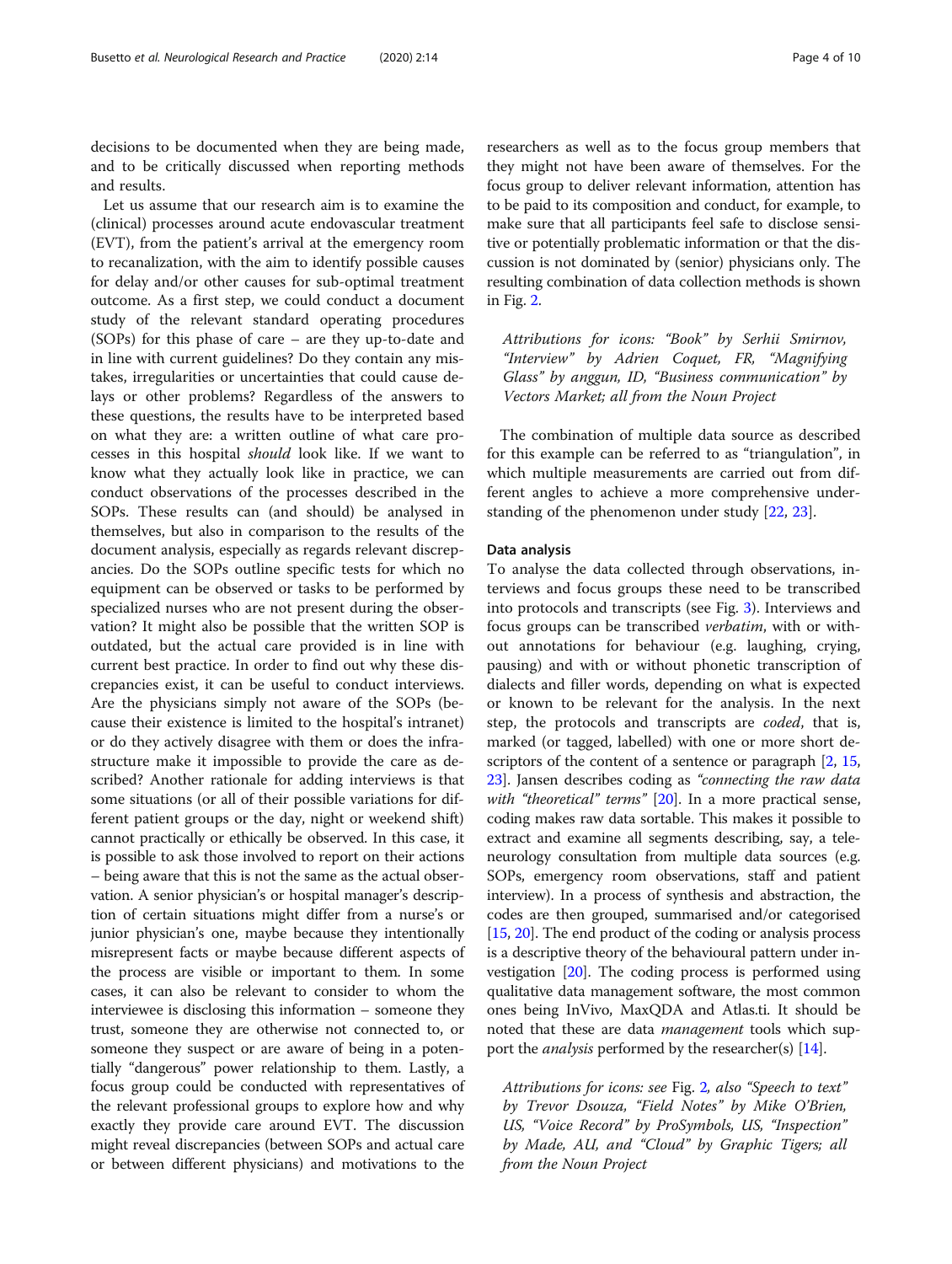<span id="page-4-0"></span>

# How to report qualitative research?

Protocols of qualitative research can be published separately and in advance of the study results. However, the aim is not the same as in RCT protocols, i.e. to predefine and set in stone the research questions and primary or secondary endpoints. Rather, it is a way to describe the research methods in detail, which might not be possible in the results paper given journals' word limits. Qualitative research papers are usually longer than their quantitative counterparts to allow for deep understanding and so-called "thick description". In the methods section, the focus is on transparency of the methods used, including why, how and by whom they were implemented in the specific study setting, so as to enable a discussion of whether and how this may have influenced data collection, analysis and interpretation. The results section usually starts with a paragraph outlining the main findings, followed by more detailed descriptions of, for example, the commonalities, discrepancies or exceptions per category [\[20\]](#page-8-0). Here it is important to support main findings by relevant quotations, which may add information, context, emphasis or real-life examples [[20](#page-8-0), [23\]](#page-8-0). It is subject to debate in the field whether it is relevant to state the exact number or percentage of respondents supporting a

certain statement (e.g. "Five interviewees expressed negative feelings towards XYZ") [[21](#page-8-0)].

# How to combine qualitative with quantitative research?

Qualitative methods can be combined with other methods in multi- or mixed methods designs, which "[employ] two or more different methods [ …] within the same study or research program rather than confining the research to one single method"  $[24]$ . Reasons for combining methods can be diverse, including triangulation for corroboration of findings, complementarity for illustration and clarification of results, expansion to extend the breadth and range of the study, explanation of (unexpected) results generated with one method with the help of another, or *offsetting* the weakness of one method with the strength of another  $[1, 17, 24-26]$  $[1, 17, 24-26]$  $[1, 17, 24-26]$  $[1, 17, 24-26]$  $[1, 17, 24-26]$  $[1, 17, 24-26]$  $[1, 17, 24-26]$  $[1, 17, 24-26]$ . The resulting designs can be classified according to when, why and how the different quantitative and/or qualitative data strands are combined. The three most common types of mixed method designs are the convergent parallel design, the explanatory sequential design and the exploratory sequential design. The designs with examples are shown in Fig. [4.](#page-5-0)

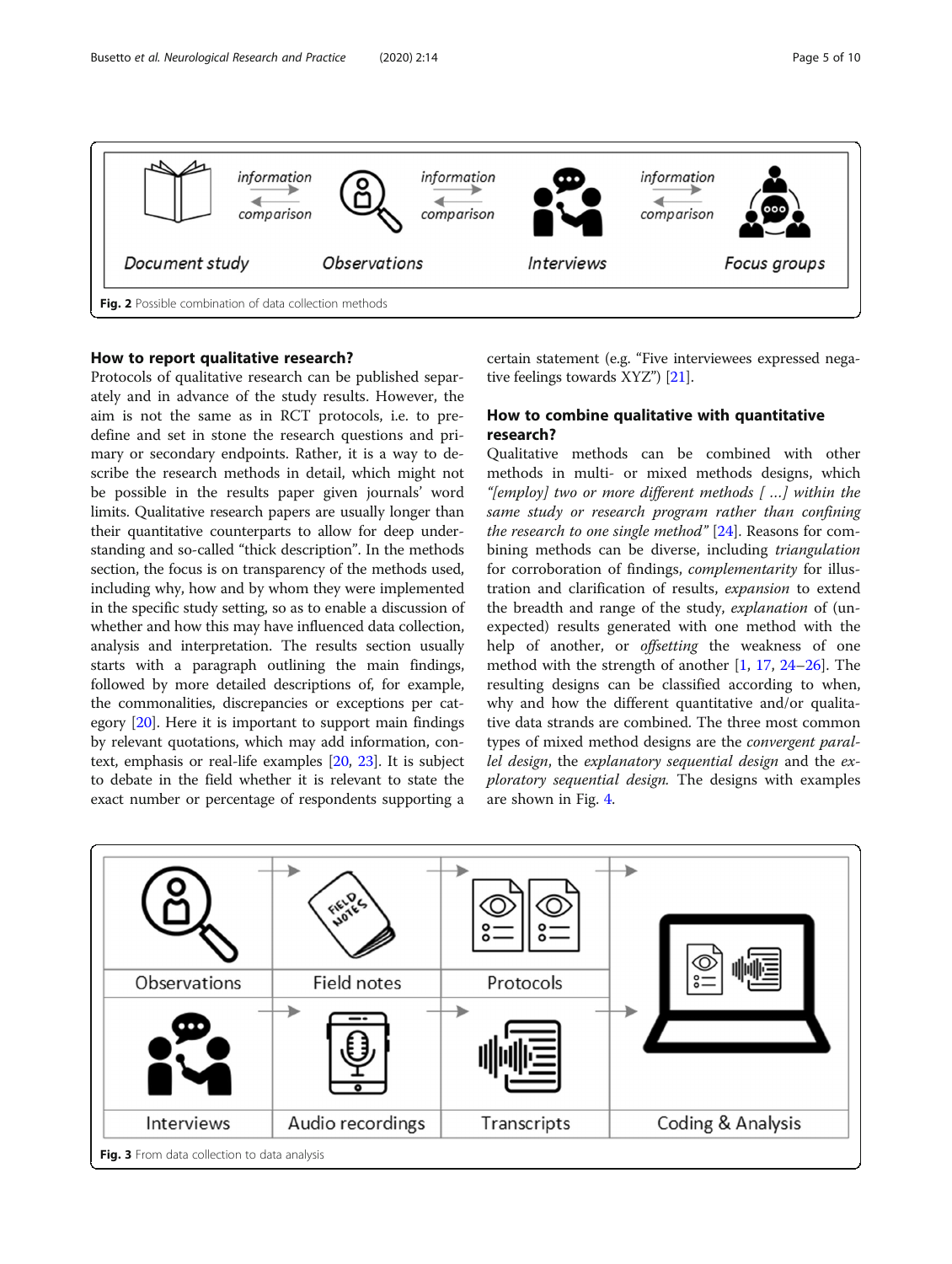<span id="page-5-0"></span>In the convergent parallel design, a qualitative study is conducted in parallel to and independently of a quantitative study, and the results of both studies are compared and combined at the stage of interpretation of results. Using the above example of EVT provision, this could entail setting up a quantitative EVT registry to measure process times and patient outcomes in parallel to conducting the qualitative research outlined above, and then comparing results. Amongst other things, this would make it possible to assess whether interview respondents' subjective impressions of patients receiving good care match modified Rankin Scores at follow-up, or whether observed delays in care provision are exceptions or the rule when compared to door-to-needle times as documented in the registry. In the explanatory sequential design, a quantitative study is carried out first, followed by a qualitative study to help explain the results from the quantitative study. This would be an appropriate design if the registry alone had revealed relevant delays in door-to-needle times and the qualitative study would be used to understand where and why these occurred, and how they could be improved. In the exploratory design, the qualitative study is carried out first and its results help informing and building the quantitative study in the next step  $[26]$  $[26]$ . If the qualitative study around EVT provision had shown a high level of dissatisfaction among the staff members involved, a quantitative questionnaire investigating staff satisfaction could be set up in the next step, informed by the qualitative study on which topics dissatisfaction had been expressed. Amongst other things, the questionnaire design would make it possible to widen the reach of the research to more respondents from different (types of) hospitals, regions, countries or settings, and to conduct sub-group analyses for different professional groups.

# How to assess qualitative research?

A variety of assessment criteria and lists have been developed for qualitative research, ranging in their focus and comprehensiveness [\[14](#page-8-0), [17,](#page-8-0) [27](#page-8-0)]. However, none of these has been elevated to the "gold standard" in the field. In the following, we therefore focus on a set of commonly used assessment criteria that, from a practical standpoint, a researcher can look for when assessing a qualitative research report or paper.

# **Checklists**

Assessors should check the authors' use of and adherence to the relevant reporting checklists (e.g. Standards for Reporting Qualitative Research (SRQR)) to make sure all items that are relevant for this type of research are addressed [\[23,](#page-8-0) [28\]](#page-8-0). Discussions of quantitative measures in addition to or instead of these qualitative measures can be a sign of lower quality of the research (paper). Providing and adhering to a checklist for qualitative research contributes to an important quality criterion for qualitative research, namely transparency [[15](#page-8-0), [17,](#page-8-0) [23](#page-8-0)].

# Reflexivity

While methodological transparency and complete reporting is relevant for all types of research, some additional criteria must be taken into account for qualitative research. This includes what is called reflexivity, i.e. sensitivity to the relationship between the researcher and the researched, including how contact was established and maintained, or the background and experience of the researcher(s) involved in data collection and analysis. Depending on the research question and population to be researched this can be limited to professional experience, but it may also include gender, age or ethnicity [[17](#page-8-0), [27](#page-8-0)]. These details are relevant because in qualitative research, as opposed to quantitative research, the researcher as a person cannot be isolated from the research process [[23](#page-8-0)]. It may influence the conversation when an interviewed patient speaks to an interviewer who is a physician, or when an interviewee is asked to discuss a gynaecological procedure with a male interviewer, and therefore the reader must be made aware of these details [[19](#page-8-0)].

# Sampling and saturation

The aim of qualitative sampling is for all variants of the objects of observation that are deemed relevant for the study to be present in the sample "to see the issue and its meanings from as many angles as possible"  $[1, 16, 19, 19]$  $[1, 16, 19, 19]$  $[1, 16, 19, 19]$  $[1, 16, 19, 19]$  $[1, 16, 19, 19]$  $[1, 16, 19, 19]$  $[1, 16, 19, 19]$ [20,](#page-8-0) [27](#page-8-0)], and to ensure "information-richness [\[15](#page-8-0)]. An iterative sampling approach is advised, in which data collection (e.g. five interviews) is followed by data analysis, followed by more data collection to find variants that are lacking in the current sample. This process continues until no new (relevant) information can be found and

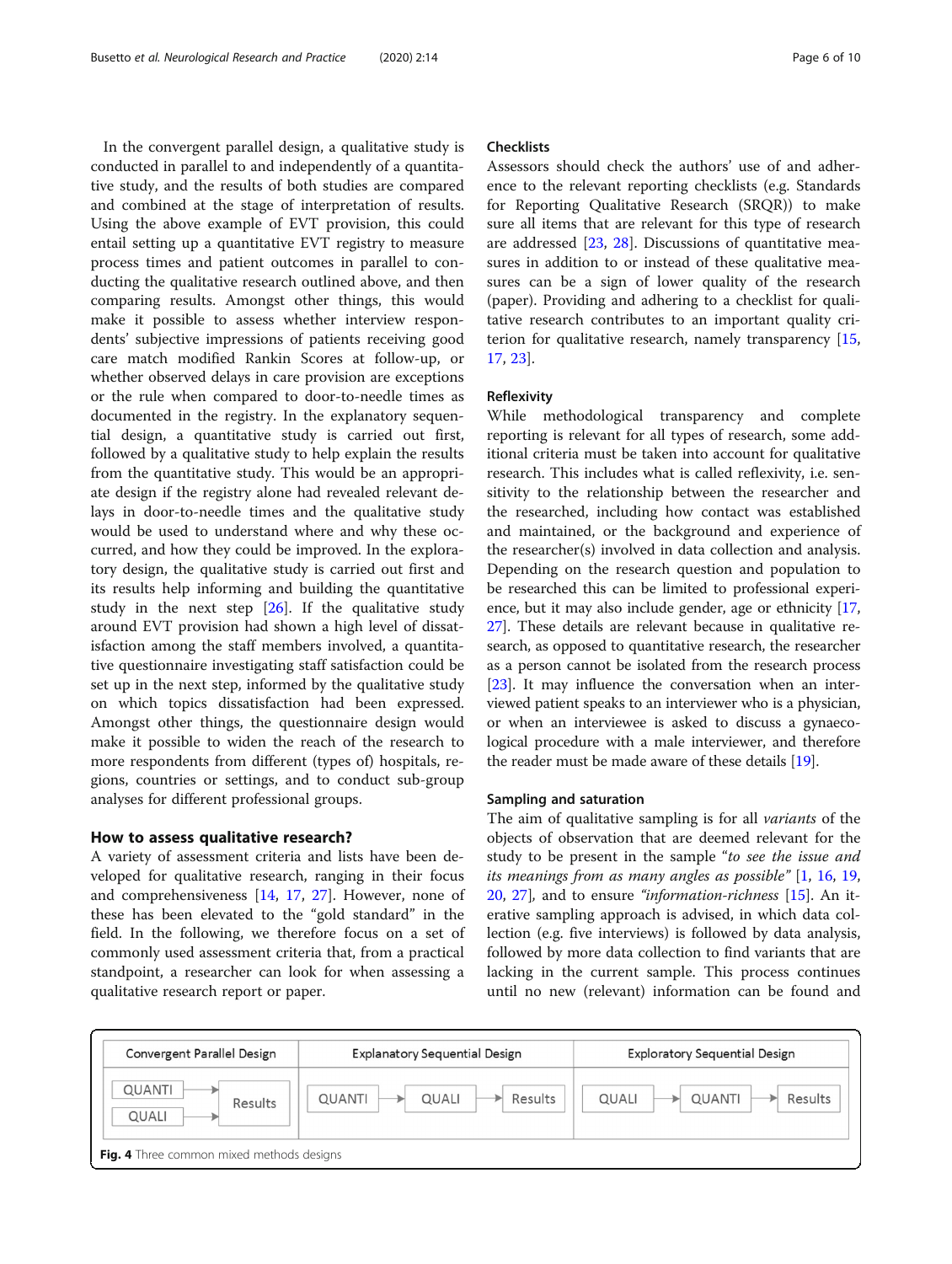This is also the reason why most qualitative studies use deliberate instead of random sampling strategies. This is generally referred to as "purposive sampling", in which researchers pre-define which types of participants or cases they need to include so as to cover all variations that are expected to be of relevance, based on the literature, previous experience or theory (i.e. theoretical sampling) [[14](#page-8-0), [20\]](#page-8-0). Other types of purposive sampling include (but are not limited to) maximum variation sampling, critical case sampling or extreme or deviant case sampling [[2\]](#page-8-0). In the above EVT example, a purposive sample could include all relevant professional groups and/or all relevant stakeholders (patients, relatives) and/ or all relevant times of observation (day, night and weekend shift).

Assessors of qualitative research should check whether the considerations underlying the sampling strategy were sound and whether or how researchers tried to adapt and improve their strategies in stepwise or cyclical approaches between data collection and analysis to achieve saturation [[14\]](#page-8-0).

# Piloting

Good qualitative research is iterative in nature, i.e. it goes back and forth between data collection and analysis, revising and improving the approach where necessary. One example of this are pilot interviews, where different aspects of the interview (especially the interview guide, but also, for example, the site of the interview or whether the interview can be audio-recorded) are tested with a small number of respondents, evaluated and revised [[19\]](#page-8-0). In doing so, the interviewer learns which wording or types of questions work best, or which is the best length of an interview with patients who have trouble concentrating for an extended time. Of course, the same reasoning applies to observations or focus groups which can also be piloted.

# Co-coding

Ideally, coding should be performed by at least two researchers, especially at the beginning of the coding process when a common approach must be defined, including the establishment of a useful coding list (or tree), and when a common meaning of individual codes must be established [\[23\]](#page-8-0). An initial sub-set or all transcripts can be coded independently by the coders and then compared and consolidated after regular discussions in the research team. This is to make sure that codes are applied consistently to the research data.

# Member checking

Member checking, also called respondent validation, refers to the practice of checking back with study respondents to see if the research is in line with their views [[14,](#page-8-0) [27\]](#page-8-0). This can happen after data collection or analysis or when first results are available [[23\]](#page-8-0). For example, interviewees can be provided with (summaries of) their transcripts and asked whether they believe this to be a complete representation of their views or whether they would like to clarify or elaborate on their responses [\[17](#page-8-0)]. Respondents' feedback on these issues then becomes part of the data collection and analysis [[27\]](#page-8-0).

# Stakeholder involvement

In those niches where qualitative approaches have been able to evolve and grow, a new trend has seen the inclusion of patients and their representatives not only as study participants (i.e. "members", see above) but as consultants to and active participants in the broader research process [[31](#page-8-0)–[33](#page-8-0)]. The underlying assumption is that patients and other stakeholders hold unique perspectives and experiences that add value beyond their own single story, making the research more relevant and beneficial to researchers, study participants and (future) patients alike [\[34](#page-8-0), [35\]](#page-8-0). Using the example of patients on or nearing dialysis, a recent scoping review found that 80% of clinical research did not address the top 10 research priorities identified by patients and caregivers [[32,](#page-8-0) [36](#page-9-0)]. In this sense, the involvement of the relevant stakeholders, especially patients and relatives, is increasingly being seen as a quality indicator in and of itself.

# How not to assess qualitative research

The above overview does not include certain items that are routine in assessments of quantitative research. What follows is a non-exhaustive, non-representative, experience-based list of the quantitative criteria often applied to the assessment of qualitative research, as well as an explanation of the limited usefulness of these endeavours.

# Protocol adherence

Given the openness and flexibility of qualitative research, it should not be assessed by how well it adheres to predetermined and fixed strategies – in other words: its rigidity. Instead, the assessor should look for signs of adaptation and refinement based on lessons learned from earlier steps in the research process.

# Sample size

For the reasons explained above, qualitative research does not require specific sample sizes, nor does it require that the sample size be determined a priori [\[1](#page-8-0), [14](#page-8-0),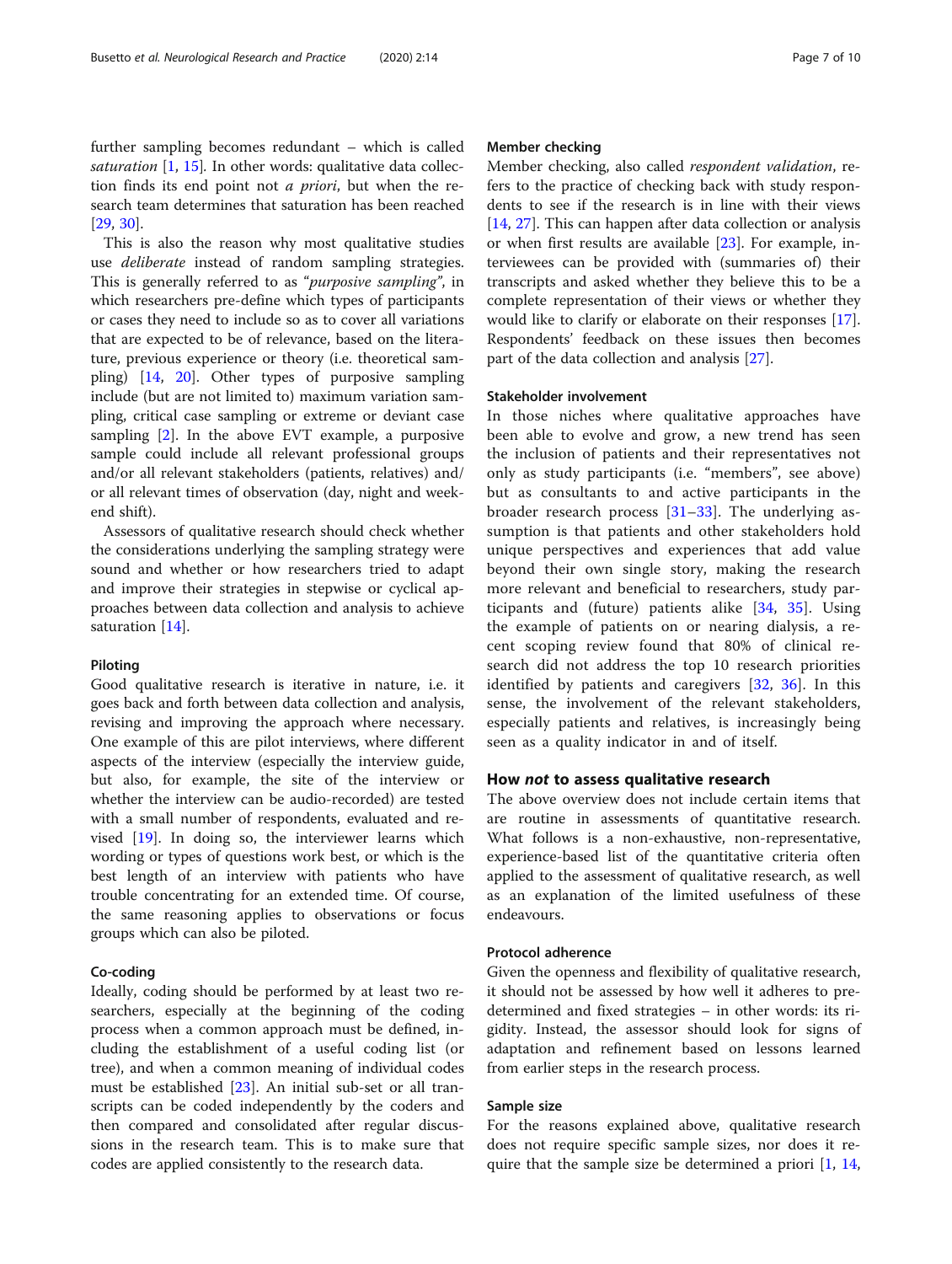# Randomisation

While some authors argue that randomisation can be used in qualitative research, this is not commonly the case, as neither its feasibility nor its necessity or usefulness has been convincingly established for qualitative research [\[13](#page-8-0), [27](#page-8-0)]. Relevant disadvantages include the negative impact of a too large sample size as well as the possibility (or probability) of selecting "quiet, uncooperative or inarticulate individuals" [[17\]](#page-8-0). Qualitative studies do not use control groups, either.

# Interrater reliability, variability and other "objectivity checks"

The concept of "interrater reliability" is sometimes used in qualitative research to assess to which extent the coding approach overlaps between the two cocoders. However, it is not clear what this measure tells us about the quality of the analysis [[23\]](#page-8-0). This means that these scores can be included in qualitative research reports, preferably with some additional information on what the score means for the analysis, but it is not a requirement. Relatedly, it is not relevant for the quality or "objectivity" of qualitative research to separate those who recruited the study participants and collected and analysed the data. Experiences even show that it might be better to have the same person or team perform all of these tasks [[20\]](#page-8-0). First, when researchers introduce themselves during recruitment this can enhance trust when the interview takes place days or weeks later with the same researcher. Second, when the audio-recording is transcribed for analysis, the researcher conducting the interviews will usually remember the interviewee and the specific interview situation during data analysis. This might be helpful in providing additional context information for interpretation of data, e.g. on whether something might have been meant as a joke [[18\]](#page-8-0).

# Not being quantitative research

Being qualitative research instead of quantitative research should not be used as an assessment criterion if it is used irrespectively of the research problem at hand. Similarly, qualitative research should not be required to be combined with quantitative research per se – unless mixed methods research is judged as inherently better than single-method research. In this case, the same criterion should be applied for quantitative studies without a qualitative component.

# Conclusion

The main take-away points of this paper are summarised in Table 1. We aimed to show that, if conducted well, qualitative research can answer specific research questions that cannot to be adequately answered using (only) quantitative designs. Seeing qualitative and quantitative methods as equal will help us become more aware and critical of the "fit" between the research problem and our chosen methods: I can conduct an RCT to determine the reasons for transportation delays of acute stroke patients – but should I? It also provides us with a greater range of tools to tackle a greater range of research problems more appropriately and successfully, filling in the blind spots on one half of the methodological spectrum to better address the whole complexity of neurological research and practice.

## Abbreviations

EVT: Endovascular treatment; RCT: Randomised Controlled Trial; SOP: Standard Operating Procedure; SRQR: Standards for Reporting Qualitative Research

# Table 1 Take-away-points

# Types of research problems Types of research problems Data collection Data collection

- Assessing complex multi-component interventions
- or systems (of change)
- What works for whom when, how and why? • Focussing on intervention improvement

# Mixed and multi-method **How to assess** How to assess How not to assess

- Combinations of quantitative and/or qualitative methods, e.g.:
- convergent parallel: quali and quanti in parallel
- explanatory sequential: quanti followed by quali
- exploratory sequential: quali followed by quanti

- Document study • Observations (participant or non-participant)
- Interviews (especially semi-
- structured) • Focus groups

- Checklists
- Reflexivity
- Sampling strategies
- Piloting
- Co-coding
- Member checking
- Stakeholder involvement
- Transcription of audio-recordings and field notes into
- transcripts and protocols
- Coding of protocols
- Using qualitative data management software

- Protocol adherence
- Sample size
- Randomization
- Interrater reliability, variability and other "objectivity checks"
- Not being quantitative research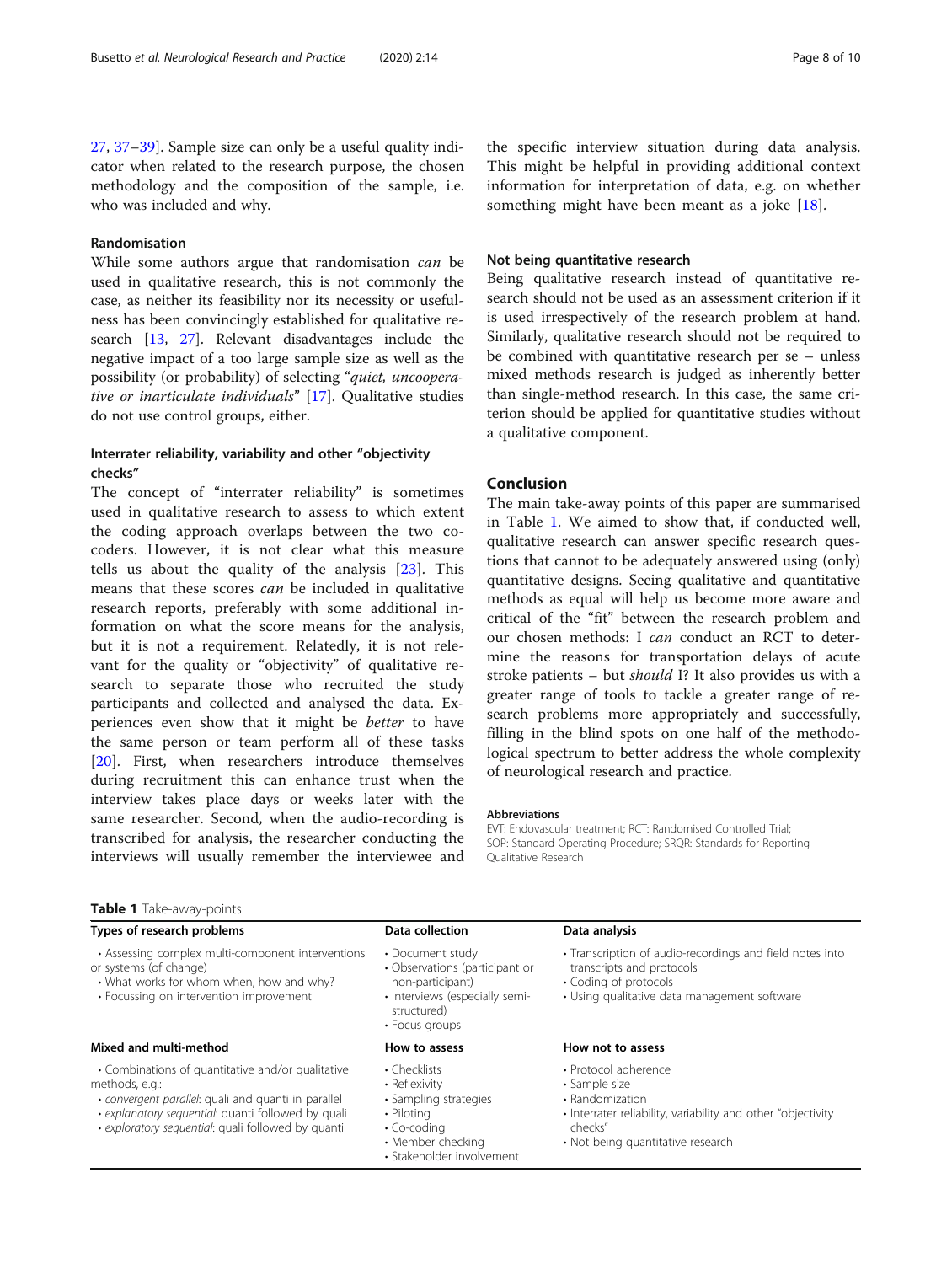#### <span id="page-8-0"></span>Acknowledgements

None.

### Authors' contributions

LB drafted the manuscript: WW and CG revised the manuscript: all authors approved the final versions.

### Funding

no external funding.

## Availability of data and materials

Not applicable.

Ethics approval and consent to participate Not applicable.

#### Consent for publication

Not applicable.

### Competing interests

The authors declare no competing interests.

#### Author details

<sup>1</sup>Department of Neurology, Heidelberg University Hospital, Im Neuenheimer Feld 400, 69120 Heidelberg, Germany. <sup>2</sup>Clinical Cooperation Unit Neuro-Oncology, German Cancer Research Center, Heidelberg, Germany.

# Received: 30 January 2020 Accepted: 22 April 2020 Published online: 27 May 2020

### References

- 1. Philipsen, H., & Vernooij-Dassen, M. (2007). Kwalitatief onderzoek: nuttig, onmisbaar en uitdagend. In L. PLBJ & H. TCo (Eds.), Kwalitatief onderzoek: Praktische methoden voor de medische praktijk. [Qualitative research: useful, indispensable and challenging. In: Qualitative research: Practical methods for medical practice (pp. 5–12). Houten: Bohn Stafleu van Loghum.
- 2. Punch, K. F. (2013). Introduction to social research: Quantitative and qualitative approaches. London: Sage.
- 3. Kelly, J., Dwyer, J., Willis, E., & Pekarsky, B. (2014). Travelling to the city for hospital care: Access factors in country aboriginal patient journeys. Australian Journal of Rural Health, 22(3), 109–113.
- 4. Nilsen, P., Ståhl, C., Roback, K., & Cairney, P. (2013). Never the twain shall meet? - a comparison of implementation science and policy implementation research. Implementation Science, 8(1), 1–12.
- 5. Howick J, Chalmers I, Glasziou, P., Greenhalgh, T., Heneghan, C., Liberati, A., Moschetti, I., Phillips, B., & Thornton, H. (2011). The 2011 Oxford CEBM evidence levels of evidence (introductory document). Oxford Center for Evidence Based Medicine. [https://www.cebm.net/2011/06/2011-oxford](https://www.cebm.net/2011/06/2011-oxford-cebm-levels-evidence-introductory-document/)[cebm-levels-evidence-introductory-document/.](https://www.cebm.net/2011/06/2011-oxford-cebm-levels-evidence-introductory-document/)
- 6. Eakin, J. M. (2016). Educating critical qualitative health researchers in the land of the randomized controlled trial. Qualitative Inquiry, 22(2), 107-118.
- 7. May, A., & Mathijssen, J. (2015). Alternatieven voor RCT bij de evaluatie van effectiviteit van interventies!? Eindrapportage. In Alternatives for RCTs in the evaluation of effectiveness of interventions!? Final report.
- 8. Berwick, D. M. (2008). The science of improvement. Journal of the American Medical Association, 299(10), 1182–1184.
- 9. Christ, T. W. (2014). Scientific-based research and randomized controlled trials, the "gold" standard? Alternative paradigms and mixed methodologies. Qualitative Inquiry, 20(1), 72–80.
- 10. Lamont, T., Barber, N., Jd, P., Fulop, N., Garfield-Birkbeck, S., Lilford, R., Mear, L., Raine, R., & Fitzpatrick, R. (2016). New approaches to evaluating complex health and care systems. BMJ, 352:i154.
- 11. Drabble, S. J., & O'Cathain, A. (2015). Moving from Randomized Controlled Trials to Mixed Methods Intervention Evaluation. In S. Hesse-Biber & R. B. Johnson (Eds.), The Oxford Handbook of Multimethod and Mixed Methods Research Inquiry (pp. 406–425). London: Oxford University Press.
- 12. Chambers, D. A., Glasgow, R. E., & Stange, K. C. (2013). The dynamic sustainability framework: Addressing the paradox of sustainment amid ongoing change. Implementation Science : IS, 8, 117.
- 13. Hak, T. (2007). Waarnemingsmethoden in kwalitatief onderzoek. In L. PLBJ & H. TCo (Eds.), Kwalitatief onderzoek: Praktische methoden voor de medische

praktijk. [Observation methods in qualitative research] (pp. 13–25). Houten: Bohn Stafleu van Loghum.

- 14. Russell, C. K., & Gregory, D. M. (2003). Evaluation of qualitative research studies. Evidence Based Nursing, 6(2), 36-40.
- 15. Fossey, E., Harvey, C., McDermott, F., & Davidson, L. (2002). Understanding and evaluating qualitative research. Australian and New Zealand Journal of Psychiatry, 36, 717–732.
- 16. Yanow, D. (2000). Conducting interpretive policy analysis (Vol. 47). Thousand Oaks: Sage University Papers Series on Qualitative Research Methods.
- 17. Shenton, A. K. (2004). Strategies for ensuring trustworthiness in qualitative research projects. Education for Information, 22, 63–75.
- 18. van der Geest, S. (2006). Participeren in ziekte en zorg: meer over kwalitatief onderzoek. Huisarts en Wetenschap, 49(4), 283–287.
- 19. Hijmans, E., & Kuyper, M. (2007). Het halfopen interview als onderzoeksmethode. In L. PLBJ & H. TCo (Eds.), Kwalitatief onderzoek: Praktische methoden voor de medische praktijk. [The half-open interview as research method (pp. 43–51). Houten: Bohn Stafleu van Loghum.
- 20. Jansen, H. (2007). Systematiek en toepassing van de kwalitatieve survey. In L. PLBJ & H. TCo (Eds.), Kwalitatief onderzoek: Praktische methoden voor de medische praktijk. [Systematics and implementation of the qualitative survey (pp. 27–41). Houten: Bohn Stafleu van Loghum.
- 21. Pv, R., & Peremans, L. (2007). Exploreren met focusgroepgesprekken: de 'stem' van de groep onder de loep. In L. PLBJ & H. TCo (Eds.), Kwalitatief onderzoek: Praktische methoden voor de medische praktijk. [Exploring with focus group conversations: the "voice" of the group under the magnifying glass (pp. 53–64). Houten: Bohn Stafleu van Loghum.
- 22. Carter, N., Bryant-Lukosius, D., DiCenso, A., Blythe, J., & Neville, A. J. (2014). The use of triangulation in qualitative research. Oncology Nursing Forum, 41(5), 545–547.
- 23. Boeije H: Analyseren in kwalitatief onderzoek: Denken en doen, [Analysis in qualitative research: Thinking and doing] vol. Den Haag Boom Lemma uitgevers; 2012.
- 24. Hunter, A., & Brewer, J. (2015). Designing Multimethod Research. In S. Hesse-Biber & R. B. Johnson (Eds.), The Oxford Handbook of Multimethod and Mixed Methods Research Inquiry (pp. 185–205). London: Oxford University Press.
- 25. Archibald, M. M., Radil, A. I., Zhang, X., & Hanson, W. E. (2015). Current mixed methods practices in qualitative research: A content analysis of leading journals. International Journal of Qualitative Methods, 14(2), 5–33.
- 26. Creswell, J. W., & Plano Clark, V. L. (2011). Choosing a Mixed Methods Design. In Designing and Conducting Mixed Methods Research. Thousand Oaks: SAGE Publications.
- 27. Mays, N., & Pope, C. (2000). Assessing quality in qualitative research. BMJ, 320(7226), 50–52.
- 28. O'Brien, B. C., Harris, I. B., Beckman, T. J., Reed, D. A., & Cook, D. A. (2014). Standards for reporting qualitative research: A synthesis of recommendations. Academic Medicine : Journal of the Association of American Medical Colleges, 89(9), 1245–1251.
- 29. Saunders, B., Sim, J., Kingstone, T., Baker, S., Waterfield, J., Bartlam, B., Burroughs, H., & Jinks, C. (2018). Saturation in qualitative research: Exploring its conceptualization and operationalization. Quality and Quantity, 52(4), 1893–1907.
- 30. Moser, A., & Korstjens, I. (2018). Series: Practical guidance to qualitative research. Part 3: Sampling, data collection and analysis. European Journal of General Practice, 24(1), 9–18.
- 31. Marlett, N., Shklarov, S., Marshall, D., Santana, M. J., & Wasylak, T. (2015). Building new roles and relationships in research: A model of patient engagement research. Quality of Life Research : an international journal of quality of life aspects of treatment, care and rehabilitation, 24(5), 1057–1067.
- 32. Demian, M. N., Lam, N. N., Mac-Way, F., Sapir-Pichhadze, R., & Fernandez, N. (2017). Opportunities for engaging patients in kidney research. Canadian Journal of Kidney Health and Disease, 4, 2054358117703070– 2054358117703070.
- 33. Noyes, J., McLaughlin, L., Morgan, K., Roberts, A., Stephens, M., Bourne, J., Houlston, M., Houlston, J., Thomas, S., Rhys, R. G., et al. (2019). Designing a co-productive study to overcome known methodological challenges in organ donation research with bereaved family members. Health Expectations. 22(4):824–35.
- 34. Piil, K., Jarden, M., & Pii, K. H. (2019). Research agenda for life-threatening cancer. European Journal Cancer Care (Engl), 28(1), e12935.
- 35. Hofmann, D., Ibrahim, F., Rose, D., Scott, D. L., Cope, A., Wykes, T., & Lempp, H. (2015). Expectations of new treatment in rheumatoid arthritis: